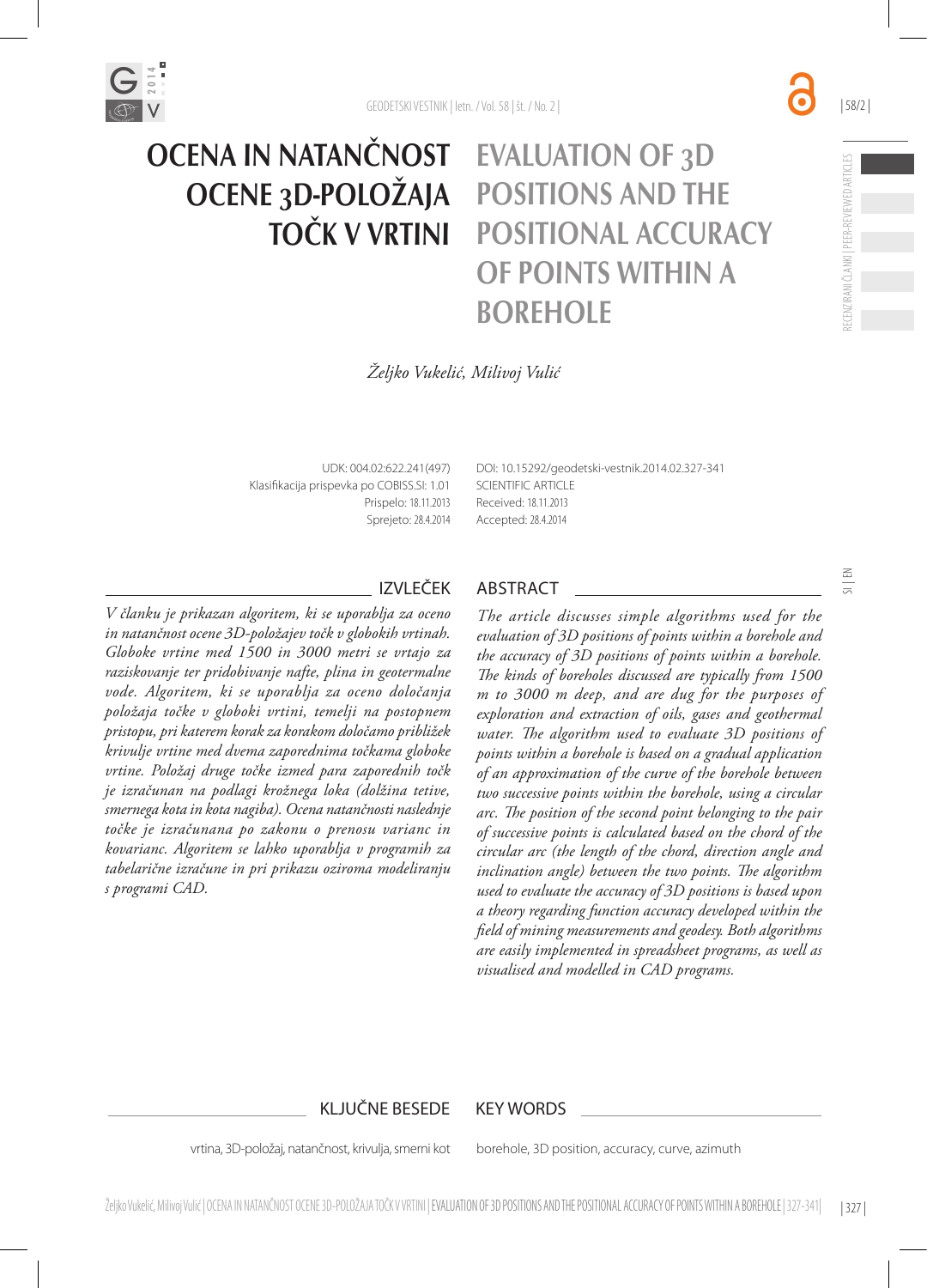## **1 INTRODUCTION**

The aim of the article is to evaluate 3D positions and the accuracy of 3D positions of points within a borehole and, in order to accomplish this aim, an algorithm for the evaluation of 3D positions of points within a borehole needs to be found. An algorithm of this kind may be idealised as a sort of empirical curve, and such an idealised empirical curve may either be approximated by an exact curve or, ideally, expressed by an exact curve, so that the two are identical, a task that is made all the more difficult by the fact that neither the empirical curve nor its type are known, as well as the fact that a limited number of points provides only information (in the form of measurements) that indirectly describes the position, tangent orientation and length of a curve at and leading up to a given point. It is possible to obtain only a limited number of measurements describing the position of points within a borehole and, due to a borehole's poor accessibility, it is impossible to perform various different types of measurements, as it is possible to do on the surface. The measurements carried out on a borehole, in order to obtain information regarding 3D positions of points within the borehole, are not continuous, but discrete, which is why, in attempting to reach our aim of evaluating 3D positions and the accuracy of 3D positions of points within a borehole, we decided to find the simplest possible discrete algorithm to describe the borehole. We dismantled the curve of a borehole, breaking it down into parts, all of which were then approximated by the simplest possible (circular) curve, as one would approximate a curve with the aid of infinitesimal calculus (seeing as measurements carried out every 10 m on a borehole that is 1474 m long are appropriately proportioned for such an approach). These parts along the curve of the borehole were then cumulated, following the logic of integral calculus. The algorithm used for the evaluation of positions of points within a borehole was then followed by an algorithm used for the evaluation of accuracy of positions of points within the borehole. Both algorithms have been thoroughly tested upon the borehole, as is depicted in detail (Rošer, 2008).

As convergence of an integral value towards another value is demonstrated through the lessening of gradients in integral calculus, the increase in sum also experiences a drop, demonstrating that even when gradients are decreased, cumulative growth of coordinates is also decreased at the final point in a curve. The gradient decreases from 50 m to 30 m, to 20 m, to 10 m, as does simultaneously the relative difference of coordinates of the final point within the borehole, i.e. the quotient of intensity of vectors, the position of the final point (calculated to two gradients) and combined length of the borehole.

## **2 METHODS**

## **2.1 Measuring in Order to Determine Position**

Figure 1 depicts angle measurements within a borehole. The positive orientations of the X–axis, Y–axis and Z–axis are northwards, eastwards and downwards (from the surface), respectively, and all positive orientations are to be presumed as such for the duration of the article.

 $\Xi$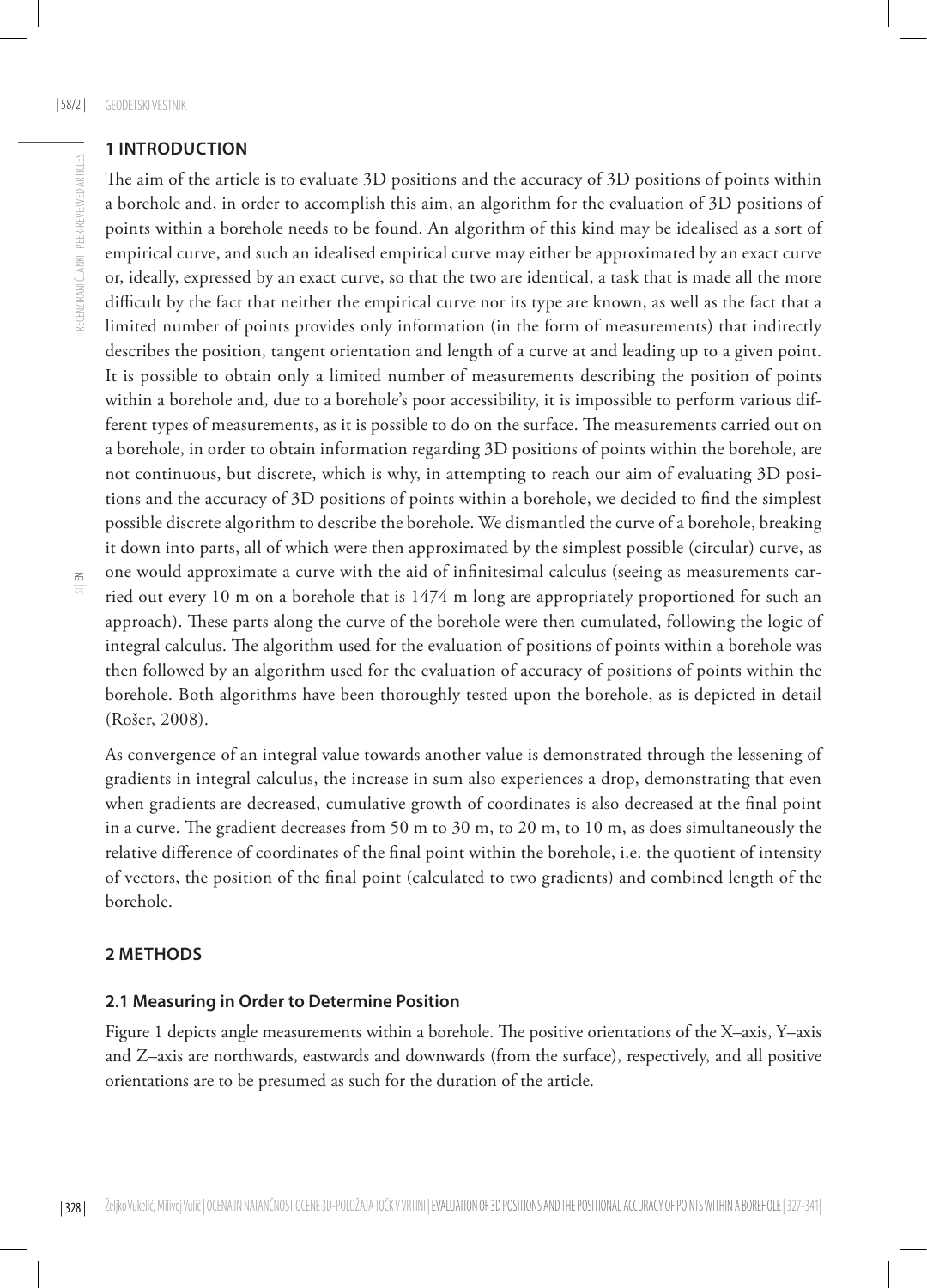

Figure 1: The direction and deflection angles.

In order to be able to determine the position of a point within a borehole, three measurements are carried out:

- 1. Magnetic azimuth (Nguzen, 1996), i.e. the direction angle (of a tangent)  $(\lambda)$  the horizontal angle between the magnetic north pole and horizontal projection of the line of maximum drop; the deflection from the vertical (Figure 1). When a borehole is ideally vertical, this angle is insignificant, i.e. is of any value, i.e. when its value is altered, the results (the evaluation of the position and accuracy of the evaluation of the position) are not altered. The direction angle is not equal to magnetic azimuth, and theoretically, magnetic azimuth is defined as the angle of magnetic decline. When measurements are done with magnetic tools, it is magnetic azimuth that is measured, and when measurements are done with gyroscopic tools, it is the difference between direction angles that is measured. In the first case, incoming data describes an indirectly observed direction angle (the magnetic azimuth is measured and then attributed to an angle of magnetic decline), and in the second case, incoming data describes a directly observed direction angle. In both cases, incoming data consists of a direction angle.
- 2. Inclination (angle) (Nguzen, 1996), i.e. the inclination angle of a borehole from the vertical  $(\varphi)$  – the deflection angle of a tangent to the curve of the borehole in a given point (Figure 1).
- 3. Length of the borehole (Nguzen, 1996), i.e. the length of the curve of the borehole (the length of the wireline (*s*) from the starting point (borehole head) of the borehole and up to the point of measurement). It ought not be confused with the vertical depth of the borehole, which is obtained with the aid of the length of the curve of the borehole, as well as with the aid of direction angles and deflection angles of the borehole.

All three measurements in a point,  $P_M$ , can be depicted as a measurement vector:

$$
\mathbf{a}_M^T = \begin{pmatrix} \phi_M & \lambda_M & s_M \end{pmatrix} \tag{1}
$$

 $\leq$ 

RECENZIRANI ČLANKI | PEER-REVIEWED ARTICLES

FCFNZIRANI ČI ANKI I PFFR-RFVIFWED ARTICI FS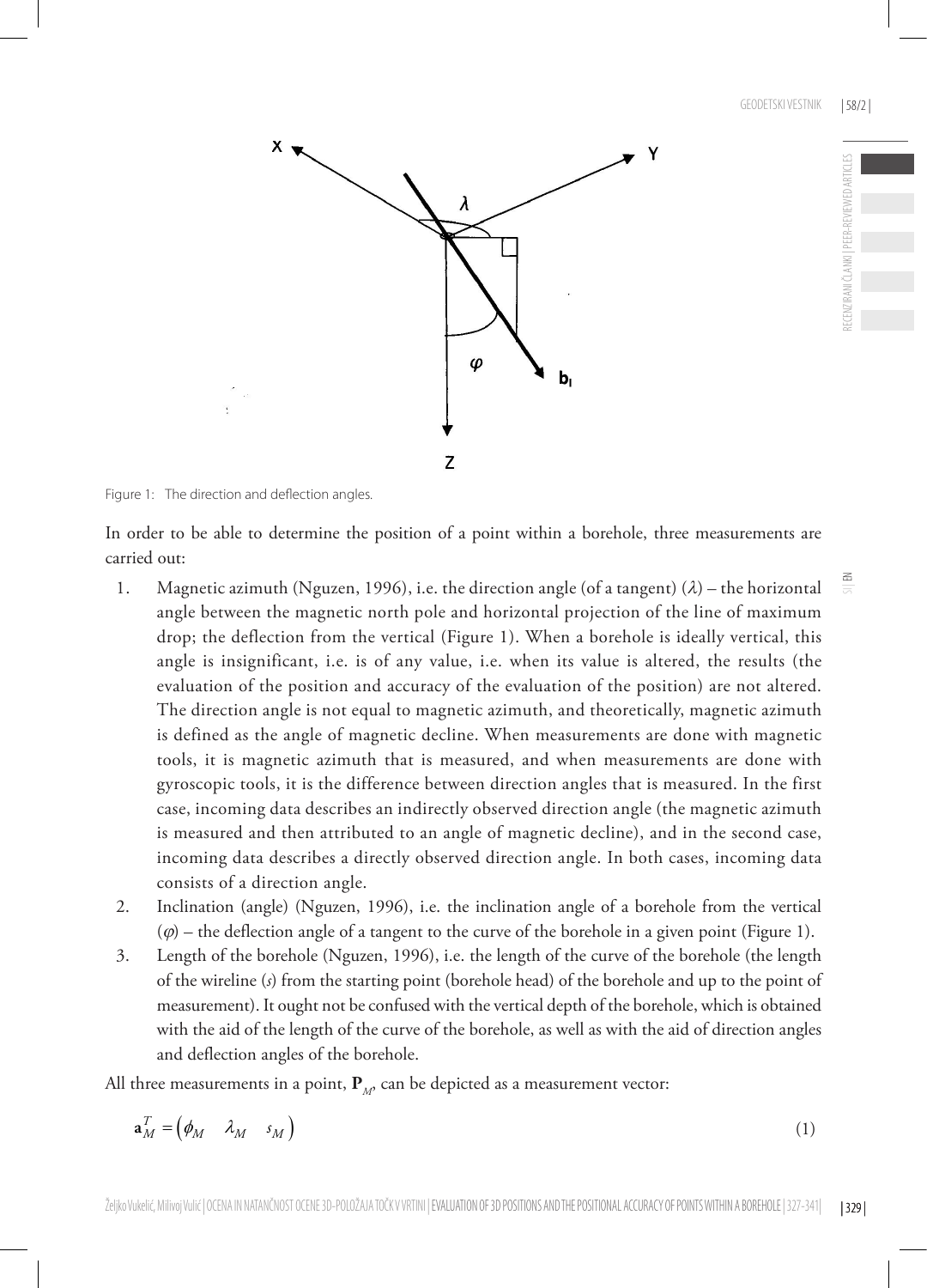### **2.2 The Task of Evaluating a 3D Position**

It has previously been mentioned that measurements within a borehole are discrete, and are conducted along the length of a borehole at a predetermined smaller length along its curve. This smaller length is given the notation of measurement gradient *k* and its size is important only in the sense that the gradient is infinitesimal in length in relation to the length of the entire curve of the borehole. As long as the infinitesimal nature of one length in relation to the other is respected, the gradient may be changed during the drilling process. Whether or not this is recommended is discussed in the discussion section of the article.

In accordance with the set of measurements  $\mathbf{a}_{M}^{T}$  it is necessary to evaluate the 3D position of the final point within a borehole. The evaluation of the position of the final point within a borehole is a condensed means of evaluating the position of all points within a borehole, but will not be discussed in this article, as the method discussed in this article provides the means to evaluate of all points within a borehole on which observations are conducted. It is possible to obtain a realistic depiction of the problem using an experimental set of measurements, as have been provided in the Table 1.

| id             | $\varphi$ [°] | $\lambda$ [°] | $s$ [m]  | id       | $\varphi$ [°] | $\lambda$ [°] | $s$ [m]  | id       | $\varphi$ [°] | $\lambda$ [°] | $s$ [m] |
|----------------|---------------|---------------|----------|----------|---------------|---------------|----------|----------|---------------|---------------|---------|
| $\mathbf{O}$   | 0.0           | 0.0           | 0.00     |          |               |               |          |          |               |               |         |
| 1              | 4.7           | 247.2         | 613.00   | 31       | 14.6          | 145.9         | 906.16   | 61       | 13.2          | 215.6         | 1197.11 |
| 2              | 4.7           | 250.9         | 622.97   | 32       | 14.6          | 145.7         | 915.84   | 62       | 13.3          | 221.9         | 1206.84 |
| 3              | 4.7           | 256.8         | 632.93   | 33       | 14.6          | 145.2         | 925.51   | 63       | 13.3          | 227.6         | 1216.58 |
| $\overline{4}$ | 4.8           | 261.9         | 642.90   | 34       | 14.6          | 144.7         | 935.19   | 64       | 13.3          | 234.1         | 1226.31 |
| 5              | 4.7           | 264.7         | 652.86   | 35       | 14.6          | 144.5         | 944.87   | 65       | 13.3          | 240.6         | 1236.04 |
| $\cdots$       | $\cdots$      | $\cdots$      | $\cdots$ | $\cdots$ | $\cdots$      | $\cdots$      | $\cdots$ | $\cdots$ | $\cdots$      | $\cdots$      | .       |
| 26             | 13.6          | 148.7         | 857.77   | 56       | 13.2          | 180.6         | 1148.43  | 86       | 13.3          | 38.4          | 1440.18 |
| 27             | 14.1          | 148.2         | 867.45   | 57       | 13.2          | 186.0         | 1158.17  | 87       | 13.3          | 51.5          | 1449.91 |
| 28             | 14.6          | 147.8         | 877.13   | 58       | 13.2          | 193.2         | 1167.90  | 88       | 13.3          | 60.6          | 1459.64 |
| 29             | 14.6          | 147.3         | 886.81   | 59       | 13.2          | 200.8         | 1177.64  | 89       | 13.4          | 71.1          | 1469.37 |
| 30             | 14.6          | 146.6         | 896.48   | 60       | 13.2          | 208.8         | 1187.38  | 90       | 13.4          | 81.3          | 1474.23 |

Table 1: Measurements of points within a borehole (deep log inclination measurements Ormoz–1g , 2005).

### **2.3 Dismantling the Task of Evaluating a 3D Position**

The algorithm suggested in the article dismantles the problem into a series of similar, 'smaller' problems i.e. tasks. This process begins with two successive points, *J* and *K*, in which two observation vectors, **a***<sup>J</sup>* and **a***K*, have successively been obtained. The 3D evaluation of the position of point *J* is known, and of point *K* unknown, thus making the first task that the position of point *K* be determined.

#### **2.4 Taking on the 'Smaller' Task**

In order to get to the evaluation of the position of point *K*, it is necessary to be familiar with the part of the curve of the borehole in the interval from point *J* to point *K*. Due to the fact that the entire curve is divided into a sequence of practically infinitesimal parts between successive points, these infinitesimal parts may be practically approximated with the aid of any exact curve as long as the curve meets other

RECENZIRANI ČLANKI | PEER-REVIEWED ARTICLES

RECENZIRANI ČLANKI I PEER-REVIEWED ARTICLES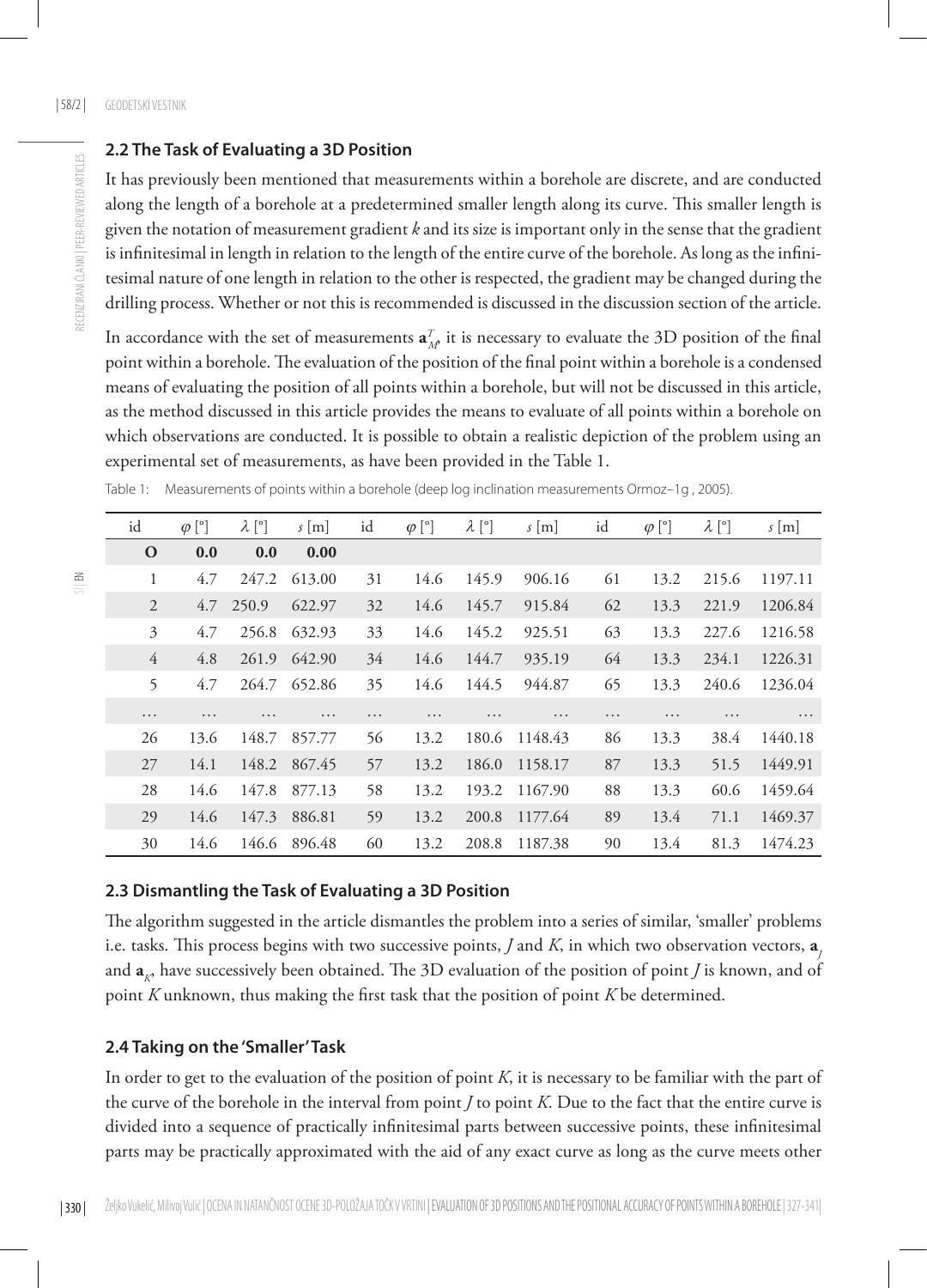'natural' conditions, natural conditions in this case referring to conditions in which what holds true for measurement vectors must also hold true for exact curves. The simplest of such curves is a straight line, which unfortunately does not meet the natural conditions requirement, seeing as the measured direction angles and deflection angles (from the vertical) are not always equal in between successive points. The next exact curve that could be used as an approximation of a part of an empirical curve between successive points within a borehole is a circle, i.e. a circular arc could be used as an approximation of a part of an empirical curve within a borehole. It may also happen that the direction angles and deflection angles (from the vertical) are equal in between successive points, in which case those parts of the empirical curve within the borehole ought to be approximated by straight lines, but such cases do not present a theoretical conundrum, as circular arcs also encompass straight lines, in cases in which the definition of a circular arc is given in a way that also encompasses one with an infinite radius. Such a case can be dealt with very practically in the algorithm, so that parts of the empirical curve within the borehole are approximated with the aid of a circular arc whenever either direction angles, deflection angles or both are of differing values upon successive points, and approximated with a straight line when they are not. A borehole such as that for which an algorithm needs to be found is presented in Figure 2.



Figure 2: A part of the curve of a borehole around successive points *J* and *K.*

Angular measurements in the points of the borehole represent the tangents (in relation to the curve of the borehole) in said points. The two successive points on the curve and the two successive tangents upon the points on the curve define the plane of the curve of the borehole between said successive points. The part of the curve of the borehole between the two successive points is approximated by a circular arc. Figure 3 depicts the plane between the successive points, as well as the construction of a solution in such a plane.

RECENZIRANI ČLANKI | PEER-REVIEWED ARTICLES

RECENZIRANI ČLANKI I PEER-REVIEWED ARTICLES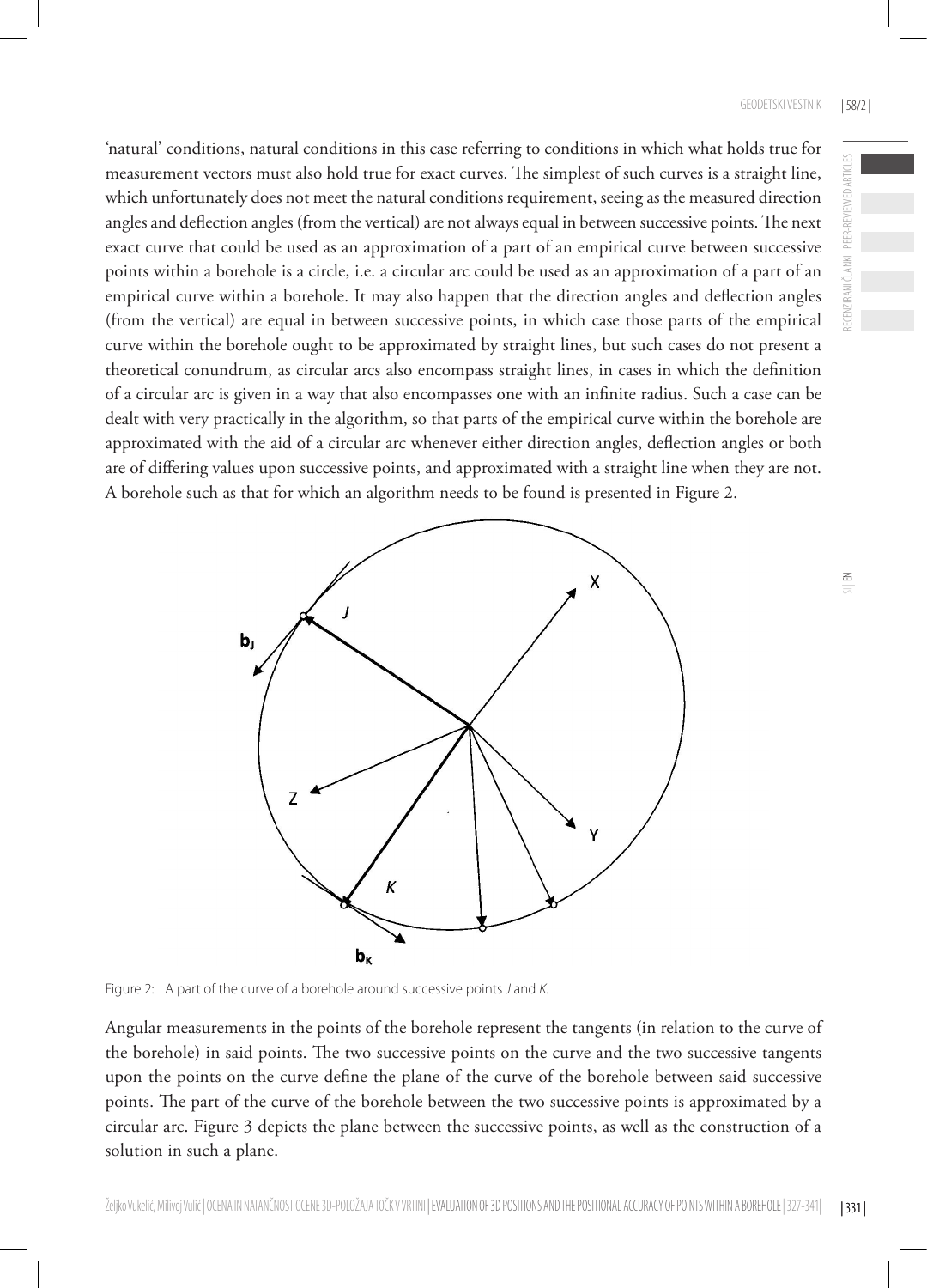| 58/2 | GEODETSKI VESTNIK



Figure 3: The plane of the curve of the borehole between successive points.

With the aid of the measurements from the length of the borehole to two successive points, the length of the arc of the borehole may be calculated, i.e. the length of the arc  $L_{K}$  of the circle  $c_{K}$ , as well as the difference between the length of the borehole measured in successive points:

$$
L_{JK} = s_K - s_J \tag{2}
$$

The length of the arc between successive points is equal to the size of the gradient.

The coordinates of the starting point (the mouth) of the borehole are known. The first 'small' task, based upon the coordinates of the starting point, measurement vectors in the starting point and measurement vectors in the following point, is to determine the coordinates of its successive point. The successive point is algorithmically treated as the starting point (the evaluations of the coordinates of which are known), and based upon the measurement vectors in this point and its successive point, coordinates of the successive point are determined. This process continues for every following pair of successive points until the final (ending) point of the borehole.

In order to develop an algorithm for the evaluation of coordinates of points on the curve of a borehole, it can be taken that these coordinates (the positioning vector, the ending vector) are the first pair of successive points, and are known:

$$
\mathbf{J}^T = \begin{pmatrix} X_J & Y_J & Z_J \end{pmatrix} \tag{3}
$$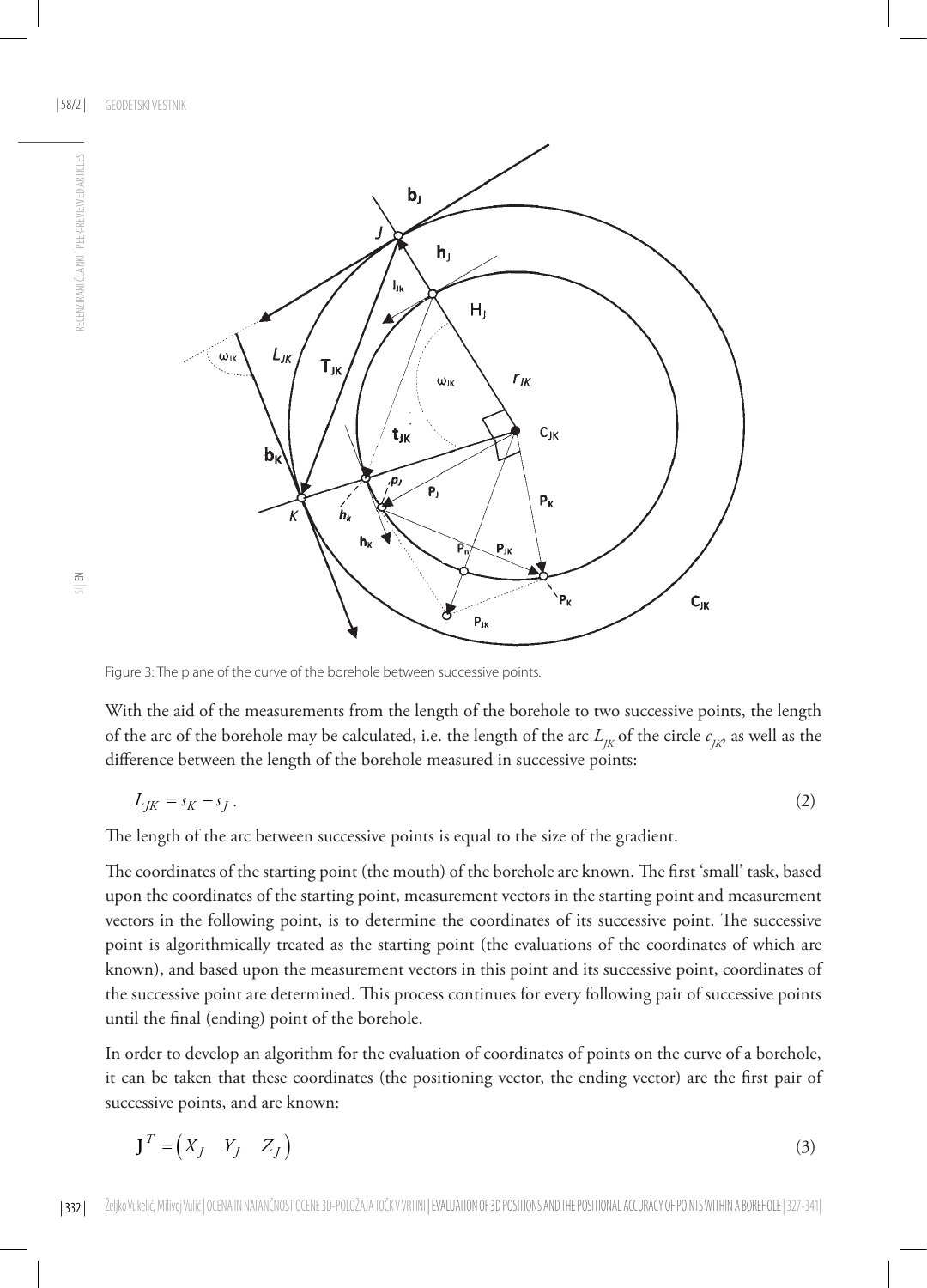RECENZIRANI ČLANKI | PEER-REVIEWED ARTICLES

ECENZIRANI ČLANKI | PEER-REVIEWED ARTICLES

 $\leq$ 

Many algorithms exist that could, based on the positioning vector **J** of point *J*, measurement vector  $a_j$  at point *J* and measurement vector  $\mathbf{a}_k$  at point *K*, evaluate the positioning vector (coordinates) **K** of point *K*. In the article, only one of the methods is presented, and it is based on the determination of the vector  $T = \overline{JK}$ , as well as the unit circle  $c_1$ , i.e. the constant relationship between the concentric circles true  $c_i$ and unit  $c_1$ , and the constant relationship that therefore holds true for all elements tied to these circles.

In this method, a local coordinate system is placed into the centre of a circle (point  $C_{\text{IR}}$ ), the origin of which is exactly in point  $\mathbf{C}_{jk, local}^T = (0 \ 0 \ 0)$ , the units of which are equal and the axes of which are parallel to the axes of the global coordinate system. Vector  $\mathbf{h}_j$  in point  $H_j$  parallel to vector  $\mathbf{b}_j$  and vector  $\mathbf{p}_J = \overline{C_{JK} P_J}$ , also parallel to vector  $\mathbf{b}_f$  are constructed. Vector  $\mathbf{p}_J = \overline{C_{JK} P_J}$  is of an intensity equal to  $|\mathbf{p}_j|=1$ , while the intensity of vector  $\mathbf{h}_j$  is significant only in that it is positive,  $|\mathbf{h}_j|>0$ . A tangent in point *J*, while transforming into a tangent in point *K*, turns for an angle of  $\omega_{K}$ . Because the lines  $[C_K]$ and  $\lfloor C_{\!JK}^{} K \rfloor$  are normal to  $\mathbf{b}_{\!{}_J}$  and  $\mathbf{b}_{\!{}_K^o}$  respectively, it is also true that:

$$
\angle H_j C_{JK} H_K = \omega_{JK} \tag{4}
$$

because vectors  $\mathbf{p}_j$  and  $\mathbf{p}_K$  are parallel to tangents  $\mathbf{b}_j$  and  $\mathbf{b}_K$ , respectively, it is also true that:

$$
\angle P_J C_{JK} P_K = \omega_{JK} \tag{5}
$$

It follows that:

1) Vectors  $\overrightarrow{H_j H_K}$  and  $\overrightarrow{P_j P_K}$  are of equal intensity:  $t_{IK} = \left| \overrightarrow{H_I H_K} \right| = \left| \overrightarrow{P_I P_K} \right|$  (6)

2) The ratio between intensities  $T_{jk}$  and  $t_{jk}$  of vectors  $\mathbf{T}_{jk} = \overrightarrow{JK}$  and  $\mathbf{t}_{jk}$  is equal to the ratio of belonging

arcs  $L_{JK} = \hat{J}K$  and  $l_{JK}$   $H_J \hat{H}_K$ , as well as to the ratio of radii  $r_{JK}$  and  $r_1 = 1$ .

$$
R_{JK} = \frac{T_{JK}}{t_{JK}} = \frac{L_{JK}}{l_{JK}} = r_{JK}
$$
\n(7)

Local coordinates of the point  $P_{_{\cal P}}$  i.e. the local positioning vector of point  $P_{_{\cal P}}$  are:

$$
\mathbf{p}_J = P_J^T,_{local} = \begin{pmatrix} X_{J, \text{ local}} & Y_{J, \text{ local}} & Z_{J, \text{ local}} \end{pmatrix} = \begin{pmatrix} \cos \lambda_J \sin \phi_J & \sin \lambda_J \sin \phi_J & \cos \phi_J \end{pmatrix}.
$$
 (8)

Local coordinates of the point  $P_{\kappa}$ , i.e. the local positioning vector of  $P_{\kappa}$ , is:

$$
\mathbf{p}_K = P_K^T,_{local} = \begin{pmatrix} X_{K, \text{ local}} & Y_{K, \text{ local}} & Z_{K, \text{ local}} \end{pmatrix} = \begin{pmatrix} \cos \lambda_K \sin \phi_K & \sin \lambda_K \sin \phi_K & \cos \phi_K \end{pmatrix}. \tag{9}
$$

Vectors  $\mathbf{T}_{jk}$ ,  $\mathbf{t}_{jk}$ ,  $\overrightarrow{C_{JK}P_{JK}}$  and  $\overrightarrow{C_{JK}P_{n,K}}$  are parallel to one another:

$$
\mathbf{T}_{JK} \parallel \mathbf{t}_{JK} \parallel \overrightarrow{C_{JK}P_{JK}} \parallel \overrightarrow{C_{JK}P_{n,JK}}
$$
\n(10)

Vector  $\overrightarrow{C_{JK}P_{JK}}$ , which is the local positioning vector of  $\mathbf{P}_{JK}$  of point  $P_{JK}$  is equal to the sum of vectors  $\mathbf{p}_j$  and  $\mathbf{p}_k$ :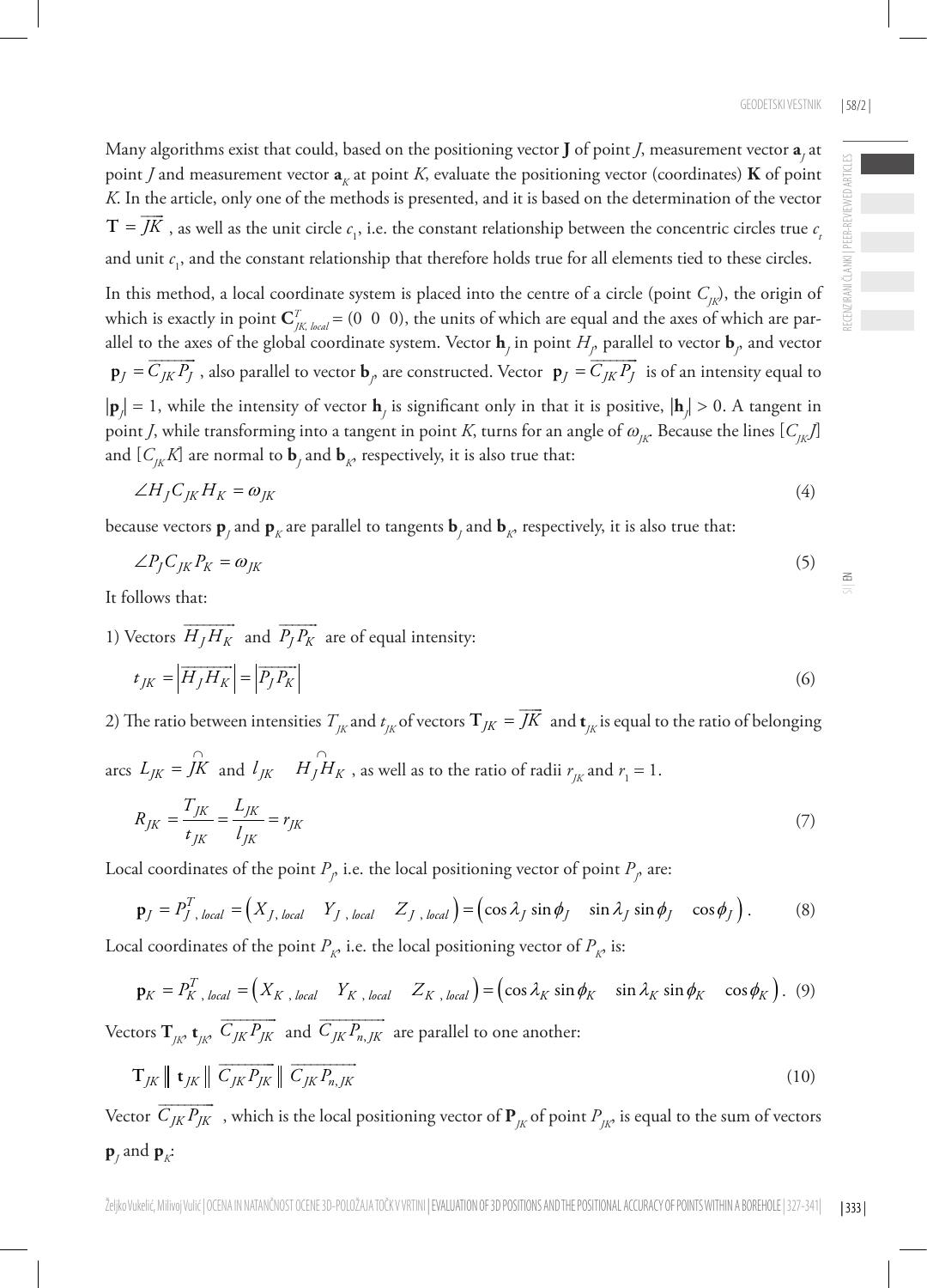$$
\mathbf{P}_{JK} = \mathbf{p}_J + \mathbf{p}_K \tag{11} \\ \mathbf{3} \times \mathbf{1} \quad \mathbf{3} \times \mathbf{1} \tag{12}
$$

Vector  $\overrightarrow{C_{JK}P_{n,JK}}$ , which is the local positioning vector of  $\mathbf{P}_{n,JK}$  of point  $\mathbf{P}_{n,JK}$ , is the normalized vector of  $P_{ik}$ :

$$
\mathbf{P}_{n,K} = \frac{\mathbf{P}_{JK}}{\sqrt{\mathbf{P}_{JK}^T \cdot \mathbf{P}_{JK}}}.
$$
\n(12)

Vector  $\overrightarrow{P_j P_K}$  is equal to the difference between vectors  $\mathbf{p}_K$  and  $\mathbf{p}_j$ :

$$
\overrightarrow{P_J P_K} = \mathbf{p}_K - \mathbf{p}_J. \tag{13}
$$

The intensity of vector  $\overrightarrow{P_j P_K}$  is equal to the intensity  $t_{jk}$  of vector  $\mathbf{t}_{jk} = \overrightarrow{H_j H_K}$ :

$$
t_{JK} = \sqrt{\overline{P_J P_K}^T \bullet \overline{P_J P_K}}\tag{14}
$$

The law of cosines is applied to triangle  $\Delta C_{jk} H_j H_k$  or to triangle  $\Delta C_{jk} P_j P_k$ :

$$
\cos \omega_{JK} = 1 - \frac{t_{JK}^2}{2} \rightarrow \omega_{JK} = \arccos\left(1 - \frac{t_{JK}^2}{2}\right) = l_{JK}
$$
\n(15)

From which the ratio between the chord and its arc is easy to determine:

$$
R_{JK} = \frac{L_{JK}}{l_{JK}} = r_{JK} \tag{16}
$$

The radius of the true circle has been calculated, and from the same *J*, the intensity of the true chord is also calculated:

$$
T_{JK} = t_{JK} R_{JK} \tag{17}
$$

As vectors  $\mathbf{T}_K$  and  $\mathbf{P}_{n,K}$  are parallel to one another, and as vector  $\mathbf{P}_{n,K}$  is the unit vector, vector  $\mathbf{T}_K$ :

$$
\mathbf{T}_{JK} = T_{JK} \ \mathbf{P}_{n,JK} \tag{18}
$$

In the end, the positioning vector of point *K* is:

$$
\mathbf{K} = \mathbf{T}_{JK} + \mathbf{J} \tag{19}
$$

#### **2.5 The Case in Which an Arc 'Transforms' into a Straight Line**

It is possible to mathematically prove the following statements by using limits; nevertheless, we are going to use the obvious premise that when the two statements below hold true for a circle:

$$
\lambda_K = \lambda_j, \quad \phi_K = \phi_j \tag{20}
$$

is 'deformed' into a straight line, and the circle arc is 'deformed' into a line:

 $\leq$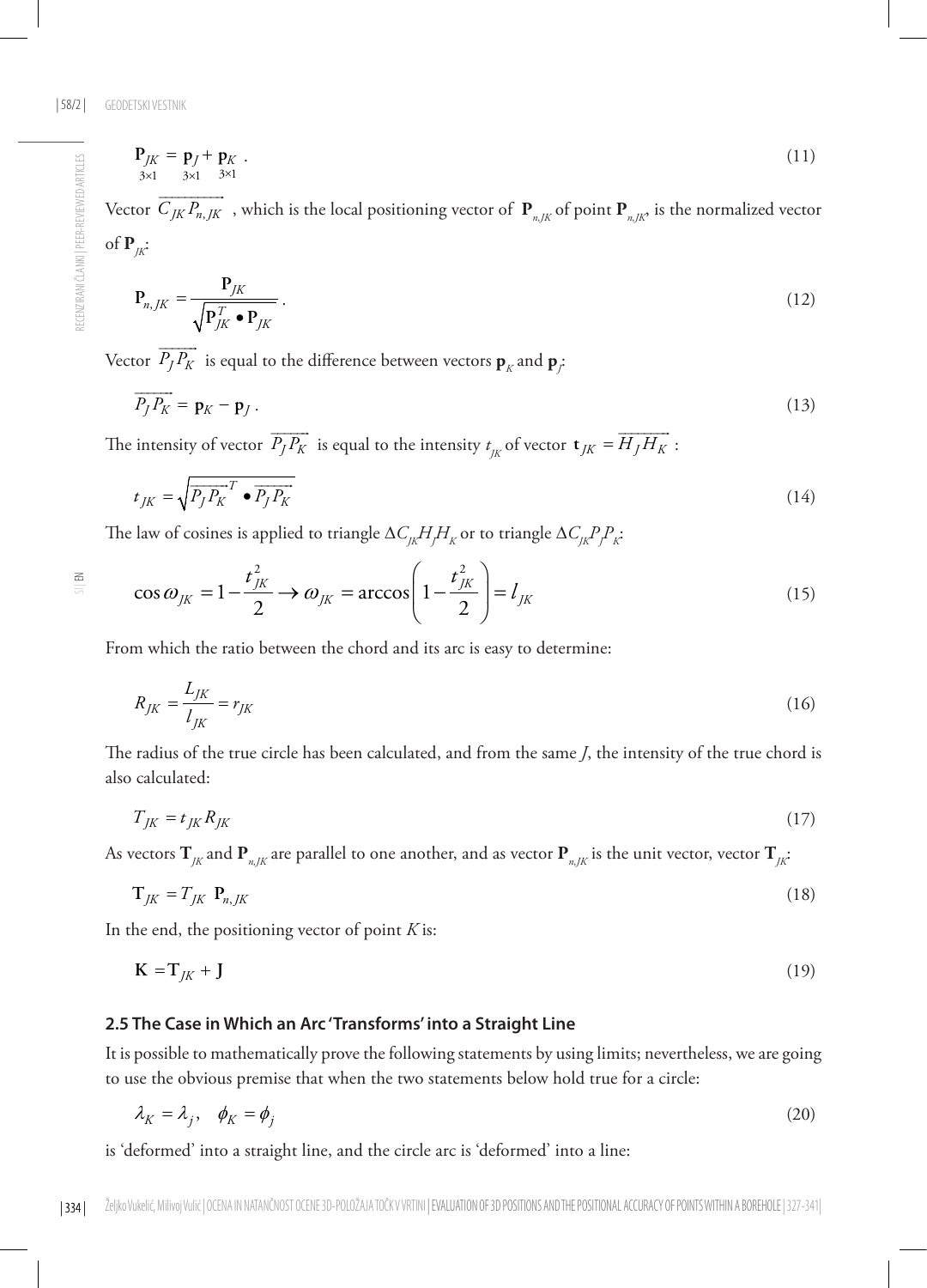(22)

 $\leq$ 

$$
\text{test}\left(\lambda_K = \lambda_j\right) = true, \quad \text{test}\left(\phi_K = \phi_j\right) = true \tag{24}
$$

The algorithm for the evaluation of 3D positions of points thus needs to be upgraded and enhanced for

 $T_{IK} = L_{IK} P_{n,K}$  (21)

 $T_{IK} = L_{IK} \, \mathbf{p}_I$  (23)

**Taking on the 'Large' Task**

2

2  $P_{n,JK} = \frac{I_{JK}}{\sqrt{P_{JK}^T \cdot P_{JK}}} = \frac{2P_J}{2\sqrt{P_J \cdot P_J}} = \frac{P_J}{\sqrt{P_J \cdot P_J}} = P_J$  $=$   $\frac{-\frac{r}{K}}{1}$   $=$   $\frac{-\frac{r}{K}}{1}$   $=$   $\frac{r}{K}$   $=$   $\frac{r}{K}$   $=$  $\bullet$  P<sub>IK</sub>  $2\sqrt{p_j \bullet p_j}$   $\sqrt{p_j \bullet p_j}$  $P_{n,K} = \frac{P_{JK}}{P_{m,K}} = \frac{2p_J}{P_{m,K}} = \frac{P_J}{P_{m,K}} = \frac{P_{m,K}}{P_{m,K}} = \frac{P_{m,K}}{P_{m,K}} = \frac{P_{m,K}}{P_{m,K}} = \frac{P_{m,K}}{P_{m,K}} = \frac{P_{m,K}}{P_{m,K}} = \frac{P_{m,K}}{P_{m,K}} = \frac{P_{m,K}}{P_{m,K}} = \frac{P_{m,K}}{P_{m,K}} = \frac{P_{m,K}}{P_{m,K}} = \frac{P_{m,K}}{P_{m,K}} = \frac{P_{m,K}}{P_{m,K}} = \frac{P_{m,K}}{P$  $P_K^T \bullet P_{IK}$  2 $\sqrt{p_f \bullet p_f}$   $\sqrt{p_f \bullet p_f}$ 

use in cases where the following two statements hold true:

,

It is only necessary to apply the algorithm for solving the 'small' task in ordered pairs of successive points, and the 3D position of the final point will also be evaluated.

#### **2.6 The Order of Calculations**

In order to achieve an easier application of the algorithm, the following chronological order of calculations within the algorithm is suggested (the case of the final point).

$$
1 L_{JK} = s_K - s_J = 4.86 \text{ m} \tag{25}
$$

2 
$$
\mathbf{p}_K^T = (\cos \lambda_K \sin \phi_K \sin \lambda_K \sin \phi_K \cos \phi_K) = (0.035054 \quad 0.229081 \quad 0.972776)
$$
 (26)

$$
3 \tP_{JK} = P_K - P_J = (-0.040013 \t 0.009828 \t 0.000000)
$$
 (27)

$$
4 \t t_{jk} = \sqrt{p_{jk}^T} \cdot p_{jk} = 0.041 \tag{28}
$$

$$
5 I_{JK} = \omega_{JK} = \arccos\left(1 - \frac{t_{JK}^2}{2}\right) = 0.041\tag{29}
$$

$$
6 R_{JK} = r_{JK} = \frac{L_{JK}}{l_{JK}} = 117.947 \text{ m}
$$
\n(30)

$$
7 T_{JK} = t_{JK} R_{JK} = 4.860 \text{ m}
$$
\n(31)

$$
8 \ \mathbf{P}_{JK} = \mathbf{p}_J + \mathbf{p}_K = (0.110122 \quad 0.448335 \quad 1.945552)
$$
 (32)

$$
9 \ \mathbf{P}_{n,jK} = \frac{\mathbf{P}_{JK}}{\sqrt{\mathbf{P}_{JK}^T \cdot \mathbf{P}_{JK}}} = (0.055072 \quad 0.224215 \quad 0.972982)
$$
 (33)

$$
10 \text{ T}_{JK} = T_{JK} \text{ P}_{n,K} = (0.268 \quad 1.090 \quad 4.728) \tag{34}
$$

$$
11 \text{ K} = T_{JK} + J = \begin{pmatrix} -78.579 & -10.129 & 1453.106 \end{pmatrix}
$$
 (35)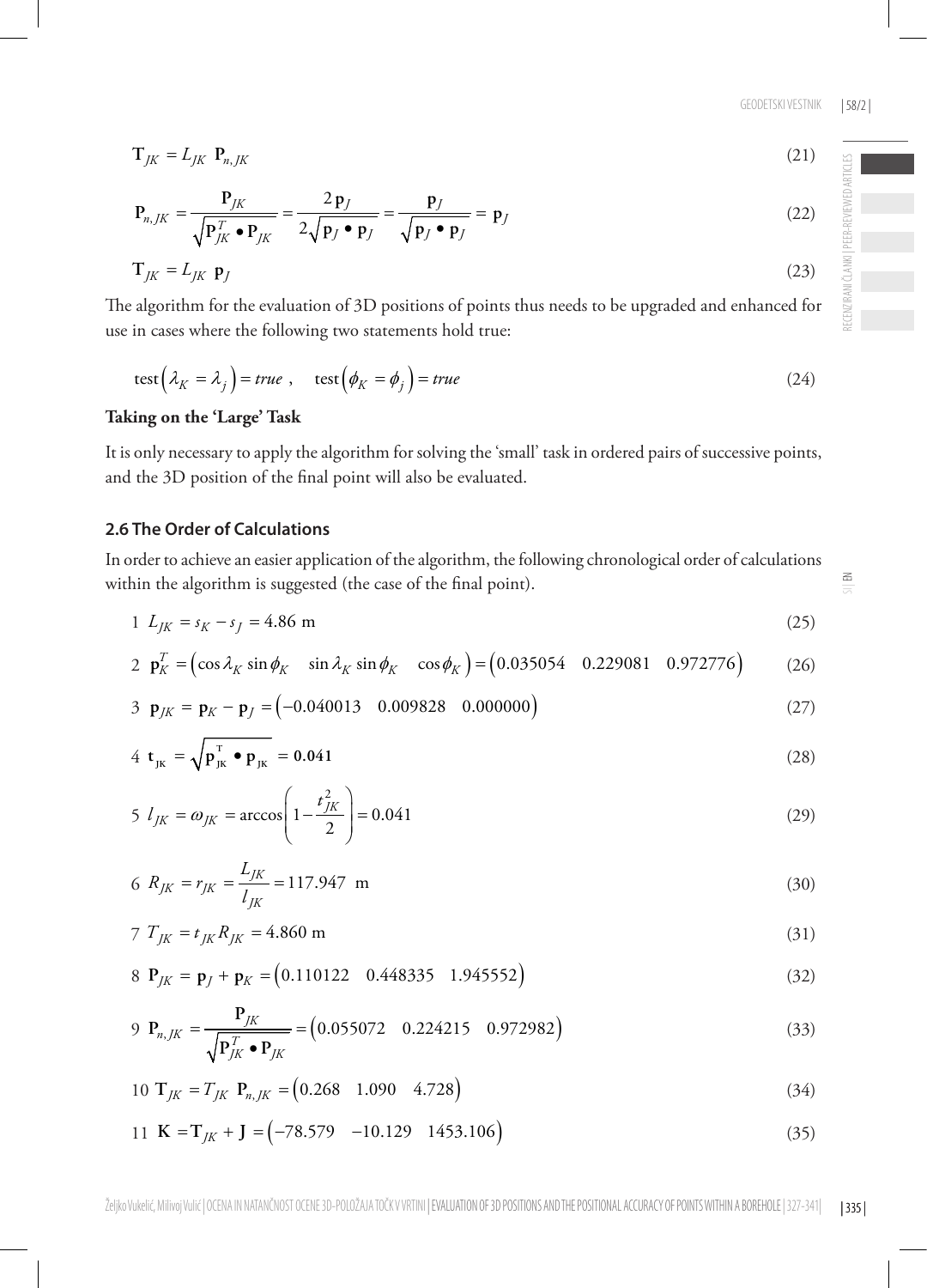## **3 RESULTS**

In the Table 2, the positions of all points have been calculated, taking into account that the coordinate origin is also the starting point of the borehole.

Table 2: Positions of points within a borehole.

| id           | $x \mid m \mid$   | $\nu$ [m]         | $z$ [m]   | id | $x$ [m]   | $\nu$ [m]         | $z$ [m]           | id | x m           | $\nu$ [m]         | $z$ [m]                      |
|--------------|-------------------|-------------------|-----------|----|-----------|-------------------|-------------------|----|---------------|-------------------|------------------------------|
| $\mathbf 0$  | 0.00              | 0.00              | 0.00      |    |           |                   |                   |    |               |                   |                              |
| $\mathbf{1}$ | $-9.74$           | $-23.16$          | $-612.31$ | 31 |           | $-42.08$ $-12.84$ | $-901.42$         | 61 | $-103.57$     |                   | 13.51 -1183.62               |
| 2            | $-10.03$          | $-23.93$          | $-622.25$ | 32 | $-44.10$  | $-11.47$          | $-910.79$         | 62 | $-105.31$     | 12.12             | $-1193.09$                   |
| 4            | $-10.26$ $-24.71$ |                   | $-632.18$ | 33 | $-46.11$  | $-10.09$          | $-920.15$         |    | $63 -106.89$  | 10.54             | $-1202.57$                   |
| 5            |                   | $-1041 -25.52$    | $-642.11$ | 34 | $-48.10$  | $-8.69$           | $-929.51$         |    | $64 - 108.31$ | 8.81              | $-1212.04$                   |
| .            | .                 | .                 | .         | .  | .         | .                 | .                 | .  | .             | .                 | $\cdots$                     |
| 26           | $-30.02$ $-20.47$ |                   | $-845.13$ | 55 | $-90.93$  |                   | $16.67 -1126.75$  | 85 |               |                   | $-84.48$ $-17.85$ $-1410.50$ |
| 27           | $-31.94$ $-19.32$ |                   | $-854.55$ | 56 | $-93.15$  |                   | $16.77 - 1136.22$ | 86 |               | $-82.58$ $-16.68$ | $-1419.97$                   |
| 28           | $-33.91$          | $-18.11$          | $-863.95$ | 57 | $-95.37$  |                   | $16.65 -1145.71$  | 87 | $-81.01$      | $-15.11$          | $-1429.44$                   |
| 29           | $-35.95$          | $-16.84$          | $-873.33$ | 58 | $-97.56$  | 16.28             | $-1155.18$        | 88 |               | $-79.76$ $-13.26$ | $-1438.91$                   |
| 30           |                   | $-38.01$ $-15.53$ | $-882.69$ | 59 | $-99.68$  |                   | $15.63 - 1164.66$ | 89 |               | $-78.85$ $-11.22$ | $-1448.38$                   |
| 31           |                   | $-40.05$ $-14.20$ | $-892.05$ | 60 | $-101.69$ |                   | $14.70 -1174.15$  | 90 |               |                   | $-78.58$ $-10.13$ $-1453.11$ |

As an example of an evaluation of the position of one point (and the relationship of one pair of points), the final pair of points has been evaluated and is presented in section 2.6.

#### **3.1 Practical Verification of the Algorithm**

All point coordinates, based upon all observed vectors, have been calculated and are presented in Table 2. It is of interest to us to evaluate how calculations would have been different had we decided upon an interval twice as large, i.e. had we observed measurement vectors only in every second point, or in every third point, or in every fifth. How taking into account each 'first' point or only each 'second' each 'third' or each 'fourth' would have yielded differing values and percentages in terms of the length of the borehole is presented in Table 3.

|   | X        | v        | 7                 | Ð                 | $D/s_{end}$ |
|---|----------|----------|-------------------|-------------------|-------------|
|   | [m]      | [m]      | $\lceil m \rceil$ | $\lceil m \rceil$ | $\%$        |
|   | $-78.85$ | $-11.22$ | $-1448.38$        | 0.00              | 0.00        |
| 2 | $-77.26$ | $-14.11$ | $-1439.09$        | 9.85              | 0.67        |
| 3 | $-77.27$ | $-15.77$ | $-1429.69$        | 19.30             | 1.31        |
| 4 | $-78.01$ | $-16.23$ | $-1419.10$        | 29.71             | 2.01        |

Table 3: Practical differences in the evaluation of position.

#### **3.2 The Evaluation of Accuracy of 3D Positions of Points in a Borehole**

All measurements are riddled with errors:

1. Gross errors, which we try to eliminate through control while conducting measurements,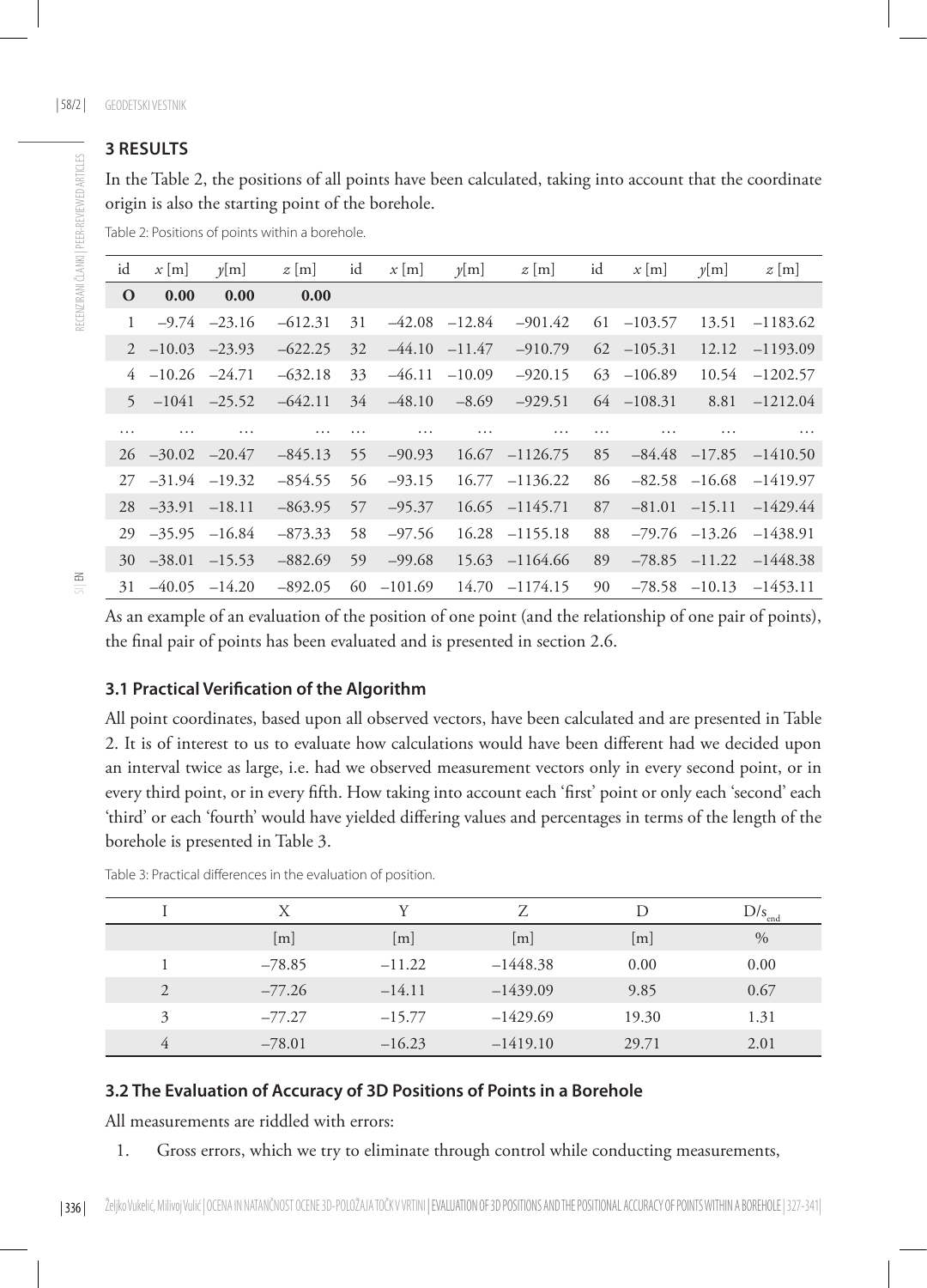- 2. Systematic errors, the influence of which we attempt to remove or reduce to a negligible value and
- 3. Random errors, the influence of which upon the arguments of functions we cannot remove, but can reduce, reaching a higher degree of accuracy with the aid of the Gauss–Markov process.

In this article, we will not discuss gross errors. We will touch upon random errors and the evaluation of their influence upon the determination of positions of points within a borehole, but will not discuss the theory behind random errors, which an interested reader will be able find more of in various academic texts (Strang, 1997). We will, however, determine that the approximation of an empirical curve of a borehole by circular arcs and straight lines is a systematic error, the effect of which has been reduced to a negligible value. We begin with a noted formula for the evaluation of the accuracy of vector  $\zeta$ , which is a function of vector **q**:

$$
\zeta = \zeta \left( \mathbf{q}^T \right) \tag{36}
$$

If it is true that:

$$
\Sigma_{\zeta\zeta} = \mathbf{J} \cdot \Sigma_{\mathbf{qq}} \cdot \mathbf{J} \tag{37}
$$

if the variance–covariance matrix of vector **q** is:

$$
\sum_{qqq} = \begin{pmatrix}\n\Sigma_{q,q_1} & \cdots & \Sigma_{q,q_j} & \cdots & \Sigma_{q,q_n} \\
\vdots & & \vdots & & \vdots \\
\Sigma_{q,q_1} & \cdots & \Sigma_{q,jq_1} & \cdots & \Sigma_{q,jq_n} \\
\vdots & & & \vdots & & \vdots \\
\Sigma_{q,q_n} & \cdots & \Sigma_{q,jq_n} & \cdots & \Sigma_{q,q_n}\n\end{pmatrix} = \begin{pmatrix}\n\sigma_q^2 & \cdots & r_{q,q_j} \sigma_q \sigma_q & \cdots & r_{q,q_n} \sigma_q \sigma_q \\
\vdots & & & \vdots & & \vdots \\
r_{q,q_j} \sigma_q \sigma_q & \cdots & \sigma_{q_j}^2 & \cdots & r_{q,jq_n} \sigma_q \sigma_q \\
\vdots & & & \vdots & & \vdots \\
r_{q,q_n} \sigma_q \sigma_q \sigma_q & \cdots & r_{q,jq_n} \sigma_q \sigma_q \sigma_q & \cdots & \sigma_{q_n}^2\n\end{pmatrix}.
$$
\n(38)

The variance–covariance matrix  $\Sigma_{qq}$  is symmetrical, and its elements are:

$$
\Sigma_{q_K q_J} = \Sigma_{q_J q_K} \tag{39}
$$

*J* = 1(1)*n* are the evaluations of standard deviations of the measurement vector  $\mathbf{q}_p$  and  $r_{q\mu K}$  are the correlation coefficients between the measurement vectors  $\mathbf{q}_{_f}$  and  $\mathbf{q}_{_K}$  1(1) $n$  means 1 of the steps from 1 to n.

With the above in mind, the variance–covariance matrix  $\Sigma_{\zeta}$  of vector  $\zeta$  is:

$$
\Sigma_{\zeta\zeta} = \mathbf{J} \cdot \Sigma_{qq} \cdot \mathbf{J} \tag{40}
$$

With the aid of which the evaluations of accuracy for all (11) parameters can be calculated.

In our case, the values of the standard deviations of measurements were:

$$
\sigma_{\phi} = \pm 0.1^{\circ}
$$
  
\n
$$
\sigma_{\lambda} = \pm 0.1^{\circ}
$$
  
\n
$$
\sigma_{\lambda} = \pm 0.1 \text{ m}
$$
  
\n(41)

An example of the evaluation of accuracy of the position of one point (and the evaluation of the accuracy of the relationship between one pair of points) is examined, using the final pair of points. All the Jacobi's matrix **J** are derived in the reference (Rošer, 2008):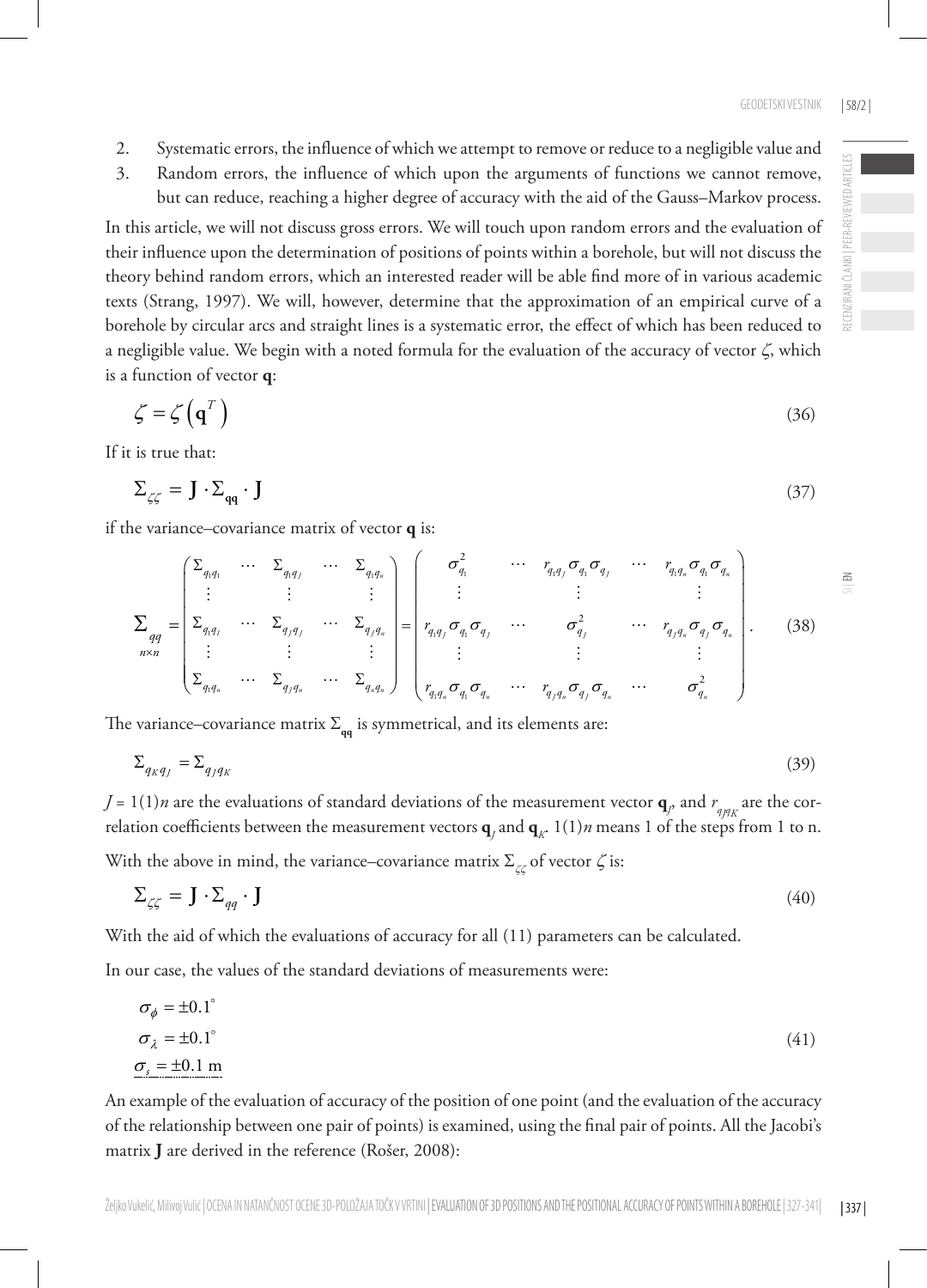RECENZIRANI ČLANKI | PEER-REVIEWED ARTICLES

RECENZIRANI ČLANKI I PEER-REVIEWED ARTICLES

$$
1 \t\sigma_{L_{JK}}^2 = \Sigma_{L_{JK};L_{JK}} = 0.002^2 \text{m}^2
$$
\t(42)

$$
2 \sum_{\substack{\mathbf{p}_{K}:\mathbf{p}_{K} \\ 3 \times 3}} \begin{pmatrix} 0.000217 & 0.001415 & -0.000341 \\ 0.001415 & 0.009246 & -0.002228 \\ -0.000341 & -0.002228 & 0.000537 \end{pmatrix}
$$
(43)

$$
3 \sum_{\substack{\mathbf{p}_{jK} \colon \mathbf{p}_{jK} \\ 3 \times 3}} = \begin{pmatrix} 0.001210 & 0.004315 & -0.001071 \\ 0.004315 & 0.017716 & -0.004361 \\ -0.001071 & -0.004361 & 0.001074 \end{pmatrix}
$$
(44)

$$
4 \sigma_{t_{JK}}^2 = \sum_{t_{JK}; t_{JK}} = 0.012^2 \tag{45}
$$

$$
5 \sigma_{l_{JK}}^2 = \sum_{l_{JK};l_{JK}} = 0.012^2 \tag{46}
$$

$$
6 \sigma_{R_{JK}}^2 = \Sigma_{R_{JK};R_{JK}} = 35.051^2 \text{m}^2 \tag{47}
$$

$$
7 \t\sigma_{T_{JK}}^2 = \Sigma_{T_{JK};T_{JK}} = 0.002^2 \t(48)
$$

$$
8 \ \Sigma_{P_{JK};P_{JK}} = \begin{pmatrix} 0.001210 & 0.004315 & -0.001071 \\ 0.004315 & 0.017716 & -0.004361 \\ -0.001071 & -0.004361 & 0.001074 \end{pmatrix}
$$
 (49)

$$
9 \ \Sigma_{\mathbf{P}_{n,[K]};\mathbf{P}_{n,[K]}} = \begin{pmatrix} 0.001 & 0.004 & -0.001 \\ 0.004 & 0.018 & -0.004 \\ -0.001 & -0.004 & 0.001 \end{pmatrix}
$$
 (50)

$$
10 \ \Sigma_{\mathbf{T}_{JK};\mathbf{T}_{JK}} = \begin{pmatrix} 0.029 & 0.102 & -0.025 \\ 0.102 & 0.419 & -0.102 \\ -0.025 & -0.102 & 0.025 \end{pmatrix}
$$
 (51)

$$
11 \ \Sigma_{\substack{\mathbf{K} \ , \mathbf{K} \\ 3 \times 3}} = \begin{pmatrix} 94.653 & -29033 & 12.917 \\ -29.033 & 63.760 & -2.416 \\ 12.917 & -2.416 & 7.741 \end{pmatrix} \tag{52}
$$

# **3.3 Standard Deviations of the Position Parallel to Coordinate Axes and the Ellipsoid of Standard Deviations**

The structure of matrix  $\Sigma_{\mathbf{K};\mathbf{K}}$  is:

$$
\Sigma_{\substack{\mathbf{K}, \mathbf{K} \\ 3 \times 3}} = \begin{pmatrix} \Sigma_{XY} & \Sigma_{XY} & \Sigma_{XZ} \\ \Sigma_{XY} & \Sigma_{YY} & \Sigma_{YZ} \\ \Sigma_{XZ} & \Sigma_{YZ} & \Sigma_{ZZ} \end{pmatrix} = \begin{pmatrix} \sigma_X^2 & \rho_{XY}\sigma_X\sigma_Y & \rho_{XZ}\sigma_X\sigma_Z \\ \rho_{XY}\sigma_X\sigma_Y & \sigma_Y^2 & \rho_{YZ}\sigma_Y\sigma_Z \\ \rho_{XZ}\sigma_X\sigma_Z & \rho_{YZ}\sigma_Y\sigma_Z & \sigma_Z^2 \end{pmatrix} \tag{53}
$$

In the case of the final point, it is: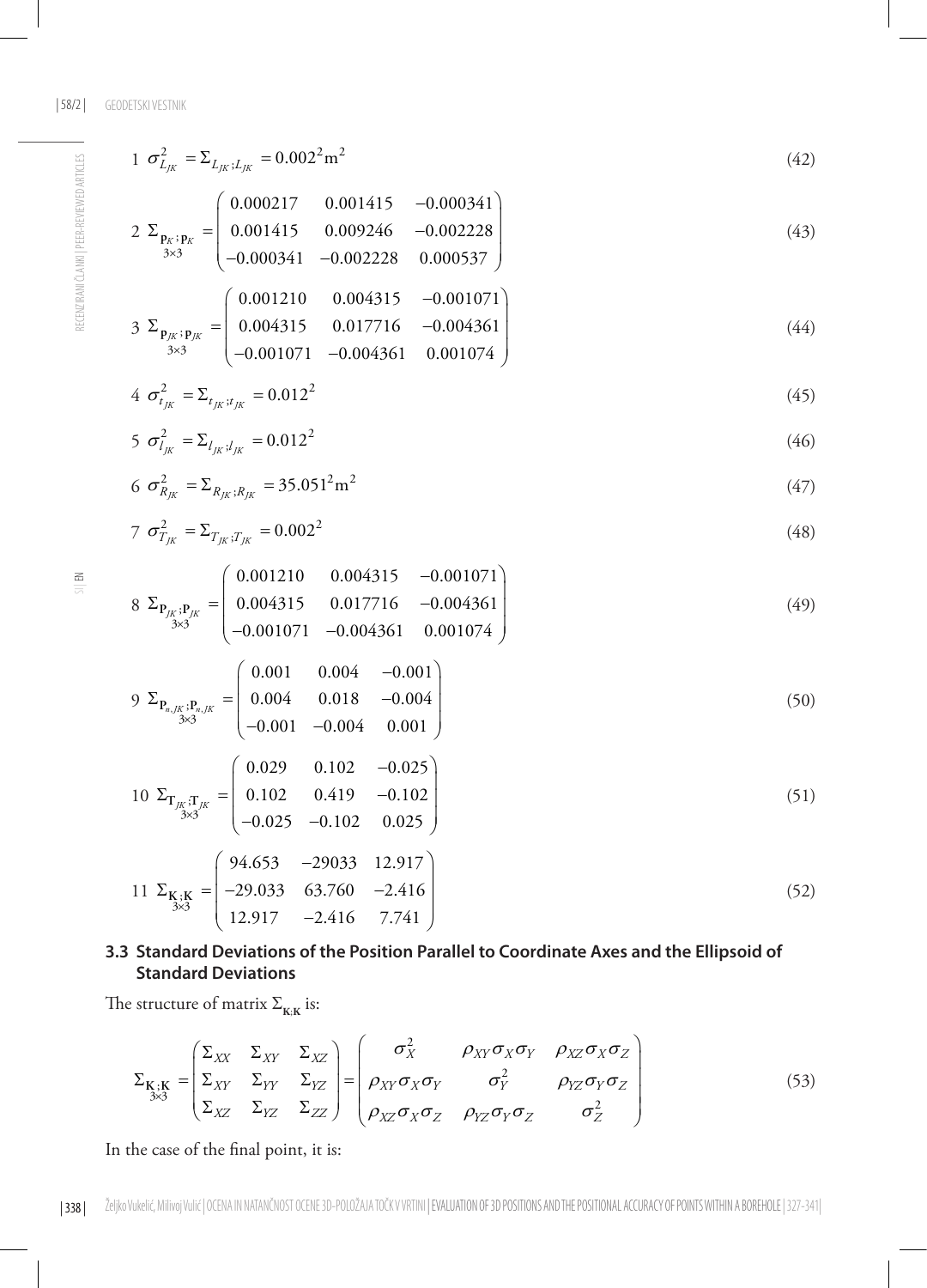$$
(\sigma_X = \pm 9.729 \text{ m } \sigma_Y = \pm 7.985 \text{ m } \sigma_Z = \pm 2.782 \text{ m})
$$
 (54)

For each and every point within the borehole, standard deviations of the position parallel to the coordinate axes can and ought to be followed up on in the same way, but it is also significant to follow up on the main standard deviation of position and orientation, i.e. of the elements. The value of the axes of the ellipsoid of standard deviations (Strang, 1997) and of the orientations of the axes of the ellipsoid.

The values, i.e. the sizes of the main axes of the ellipsoid of standard deviations are, in the case of the final point:

$$
\begin{pmatrix} a & b & c \end{pmatrix} = \sqrt{\text{EigenValues}\left(\Sigma_{K,K}\right)} = \begin{pmatrix} 10.66 \text{ m} & 6.84 \text{ m} & 2.41 \text{ m} \end{pmatrix}
$$
 (55)

The orientations of the ellipsoid of errors are their eigenvectors:

$$
\begin{pmatrix} \vec{a} & \vec{b} & \vec{c} \end{pmatrix} = \sqrt{\text{EigenVectors}\left(\Sigma_{K;K}\right)}
$$
\n(56)

In the case of the final point:

$$
\vec{a} = \begin{pmatrix} 0.855489 \\ -0.504664 \\ 0.115983 \end{pmatrix} \quad \vec{b} = \begin{pmatrix} -0.493919 \\ -0.862534 \\ -0.109905 \end{pmatrix} \quad \vec{c} = \begin{pmatrix} 0.155504 \\ 0.036736 \\ -0.987152 \end{pmatrix} . \tag{57}
$$

The eigenvalues and eigenvectors have been determined with the aid of Microsoft Excel and with the aid of the UDF (User Defined Function) *eigenWsymTensorRank2* from the Addis *eigentensorrank2.xla*, which we have developed ourselves, and which is freely available. The ellipsoid of standard deviations is presented in Figure 4.

Figure 4: The ellipsoid of standard deviations of the final point in the borehole .

## **4 DISCUSSION**

The model of a borehole can be expanded from a dotted one to a dotted–chorded one for all uses such as, for example, visualization, where, due to their infinitesimal nature, it is not important whether a part of the curve of the borehole is represented by an arc or a chord. Should the borehole need to be presented using a string of circular arcs, the methodology applied in this work would render the task very simple. The algorithm used assures us that all position vectors of every one of the points in the

Željko Vukelić, Milivoj Vulić | OCENA IN NATANČNOST OCENE 3D-POLOŽAJA TOČK V VRTINI | EVALUATION OF 3D POSITIONS AND THE POSITIONAL ACCURACY OF POINTS WITHIN A BOREHOLE | 327-341|



| 339 |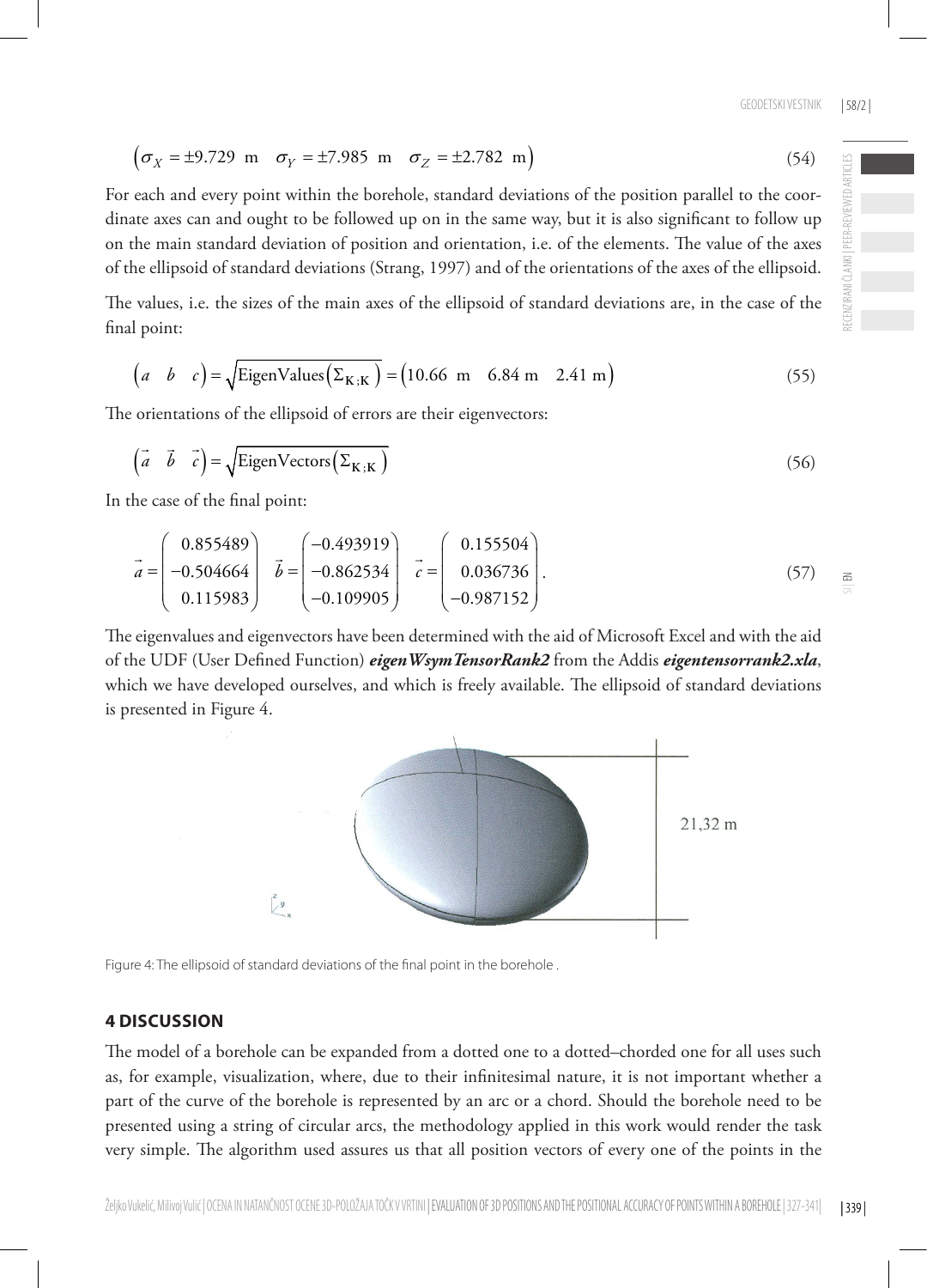borehole are evaluated, as opposed to the final points only. If we take a closer look, the first interval is 613 m and the last 4.86 m, with all the intermittent intervals taking a value from 9.67 m to 9.97 m. The practical convergence to the evaluation of the 3D position of the final point of the borehole would have been better had the calculations been started with the first point being the zero value, i.e. the point at a distance of 613 m in place of the starting point. It had instead been decided not to follow this course of action in order to illustrate that the algorithm may also be used in such situations, which are not rare in practice. In cases where every 'first' point is used, the first interval usually represents 41.58% of the entire length of the borehole, the last interval 0.33% , and all the other intervals from 0.66% to 0.68%.

The algorithm is complete because it ensures that the accuracy of measurement within the borehole is included as well as the accuracy of positioning of the starting point within the borehole.

## **5 CONCLUSION**

We had two aims in mind writing the article, the primary being the evaluation of 3D positions of points within a borehole and the secondary being the evaluation of the accuracy of 3D positions of points within a borehole, and both have been successfully accomplished.

In order to determine their position in a borehole, points within a borehole have had three measurement procedures carried out upon them, namely those to do with measuring magnetic azimuth, inclination and borehole length. The three measurements carried out on a single point  $P<sub>M</sub>$  can be presented as the measurement vector  $\mathbf{a}_{M}^{T}$ . The measurements carried out were discrete, and were carried out over the length of the borehole at every previously determined smaller length along the curve of the borehole. Based on the set of measurements (the set of vectors of measurements  $\mathbf{a}^T_M$ ), it was necessary to evaluate the 3D position of the final point within the borehole. The algorithm suggested in this article broke the task down into a string of similar, 'small' tasks. The first small task started with two successive points, *J* and *K*, that two observation vectors,  $a_j$  and  $a_{k'}$  had successively been obtained from, as well as with the evaluation of the 3D position of point *J*, but not of point *K*, the 3D position of which was the first unknown that needed to be figured out.

In order to obtain the evaluation of the position of point *K*, it was necessary to familiarize ourselves with the part of the curve of the borehole in the interval from point *J* to point *K* and, seeing as the whole curve was divided into a string of practically infinitesimal parts between successive points, approximate the part from point *J* to point *K*, as well as any other part, with the aid of any exact curve, as long as it met other 'natural' conditions (Nagode et al., 2013). The exact curve chosen for this approximation of a portion of the empirical curve between successive points was a circular arc, which can also encompass a straight line, as the latter can be said to be a special case of the former, in which the circular arc has an infinite radius.

Using such an algorithm, measurements used for the evaluation of 3D positions of points determined the length of the arc of the borehole, i.e. the length of the arc  $L_{K}$  of the true circle  $c_{K}$  for two successive points. The premise of such an approach was that when the coordinate starting point of a borehole is known and the position of the successive point is unknown, it is possible to evaluate the position of the unknown point using its pairing with the known point. Following this, the unknown point, which is now known, is algorithmically treated as the starting point had been, and, based on measurement vectors